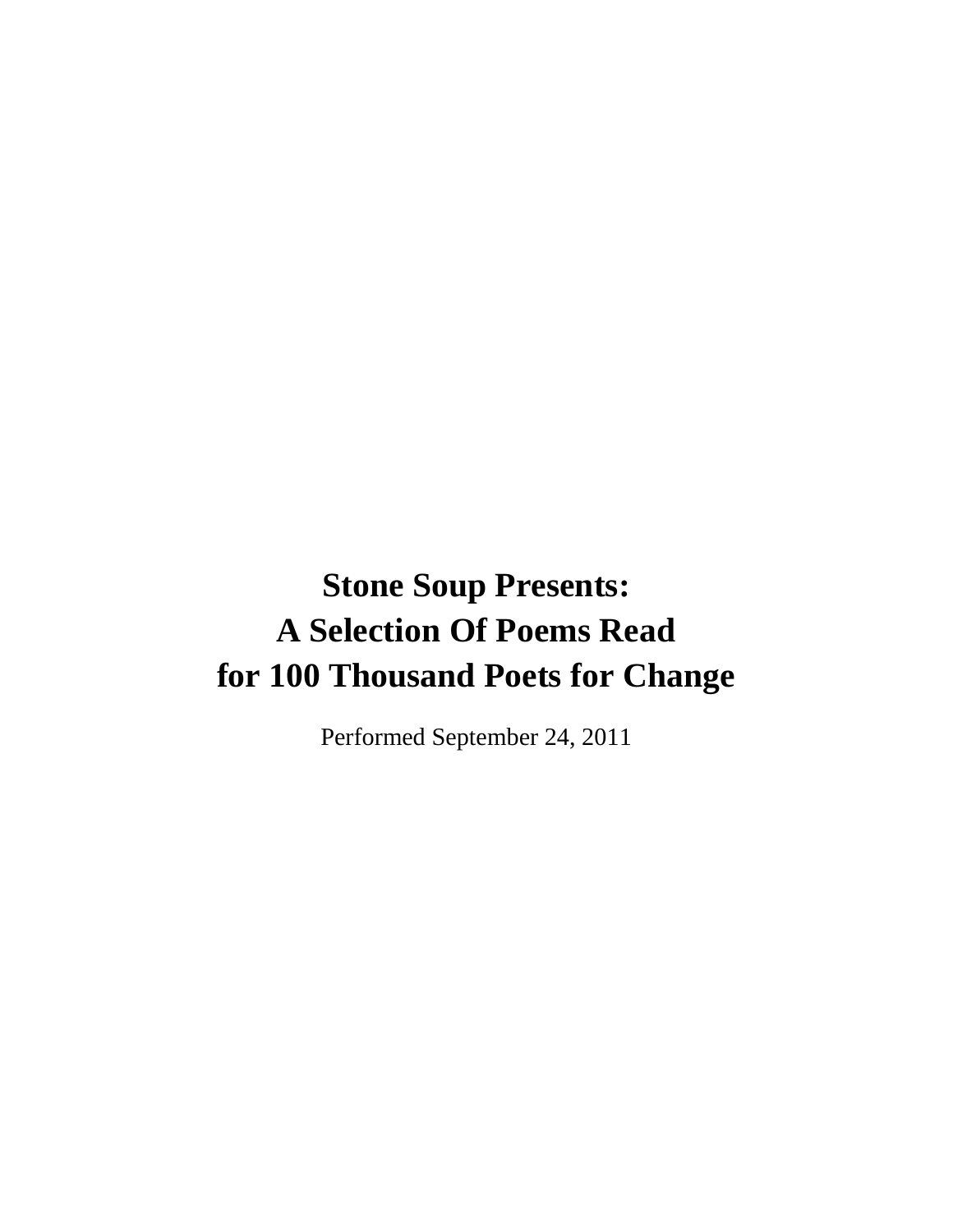#### **Dennis Daly**

#### **At the Mustapha Hotel**

Thursday night they barbeque on the roof Overlooking Kabul; the plastic chairs And tables set up, above the nightmares Of neighborhood. The hotel is bombproof,

They joke: its walls are partitions of glass. I'm told the UN people like it here. The Germans just installed a tap for beer. At the downstairs bar we're at an impasse

Over my travel plans in the Hindu Kush. Weis, the bartender, nods, agrees with me. You'll make it to the tunnel, then maybe, If they let you right through, you'll miss the ambush

In bandit country. You're not serious Said another: Up there it's certain death; At that altitude not a bloody breath Comes easily. Don't be unconscious

To danger; Overland you cannot go Unless in military convoy. We left next morning with no scheme or decoy, Heading north to blown bridges and blasted snow.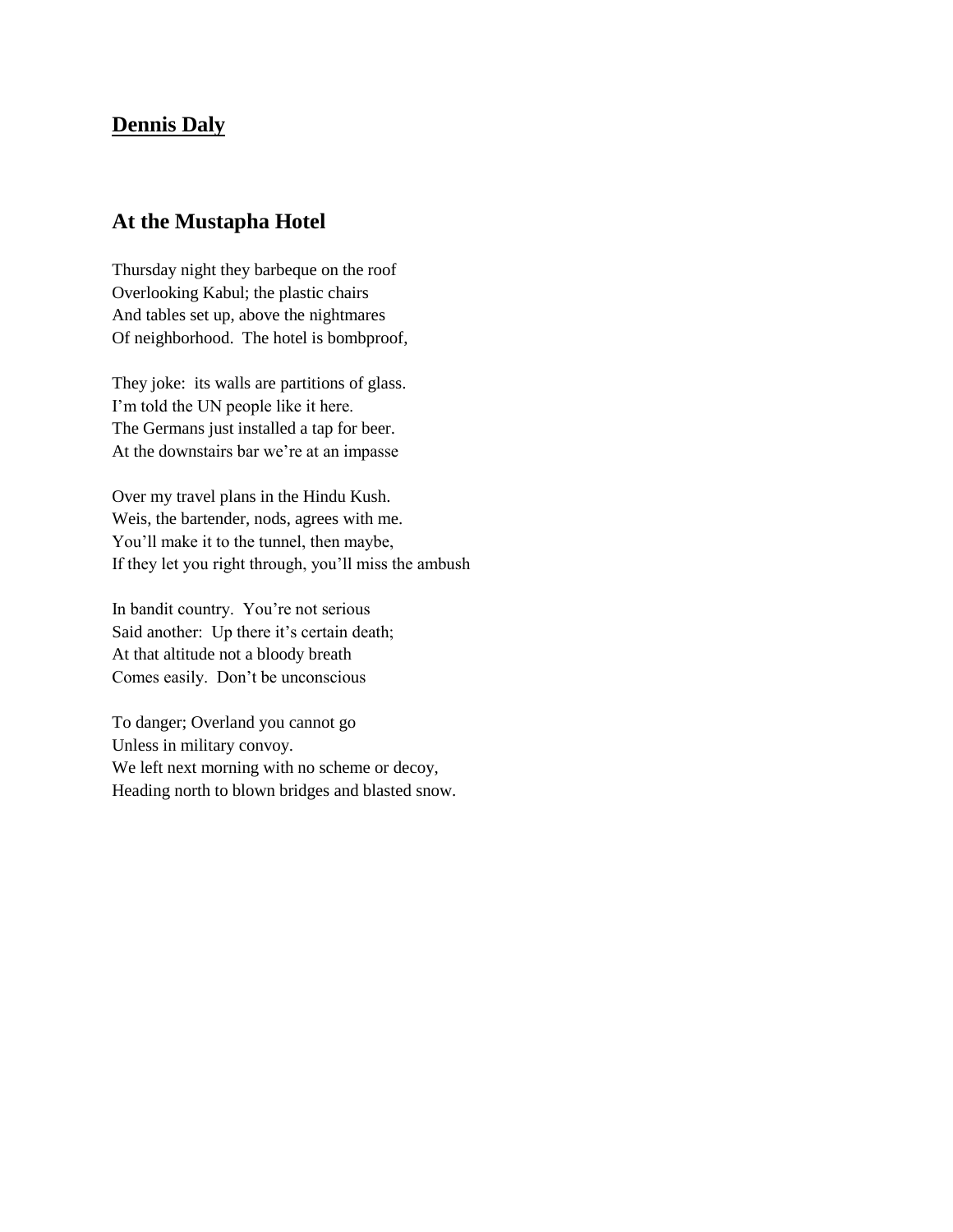#### **Peace**

There is in solitude a gnawing peace Not found in the eye-center of mob crush. There is an ease of mood in tumult of pain, A fading into sleep as whole and complete As the bud and flower of universe: The begetting of our heaven and our hell.

Even as our elaboration of hell Respires from a self-absorbing peace To curtain with horror our universe, The sun returns like God's face to crush The intrusions of shadow, make complete Light's canticles despite obtruding pain.

In our intimate lives of strophic pain We create our demons, summon them from hell, Set the narrative, so total, so complete That it shudders our corporal self, our peace-Of-mind. We retreat from detrusion and crush To safer ground, to a public universe.

Here among the bricks and stones of universe We face the outwardness, the armies of pain Not obscured within the enormous crush Of humanity. These forces from hell Are faced; and the totemic word of peace Intoned, but unmeasured, not near complete.

Man's pride like Babel, unrestrained and un-complete. Harmony disturbed in this universe: Clashing of hosts, damning of what was peace. Paralyzed sensations, a shock without pain Allows the artist freedom in hell To create his object, to sunder, to crush.

It satisfies the ancient need to crush. The failure of rebellion must be complete As if we abolished the precepts of hell.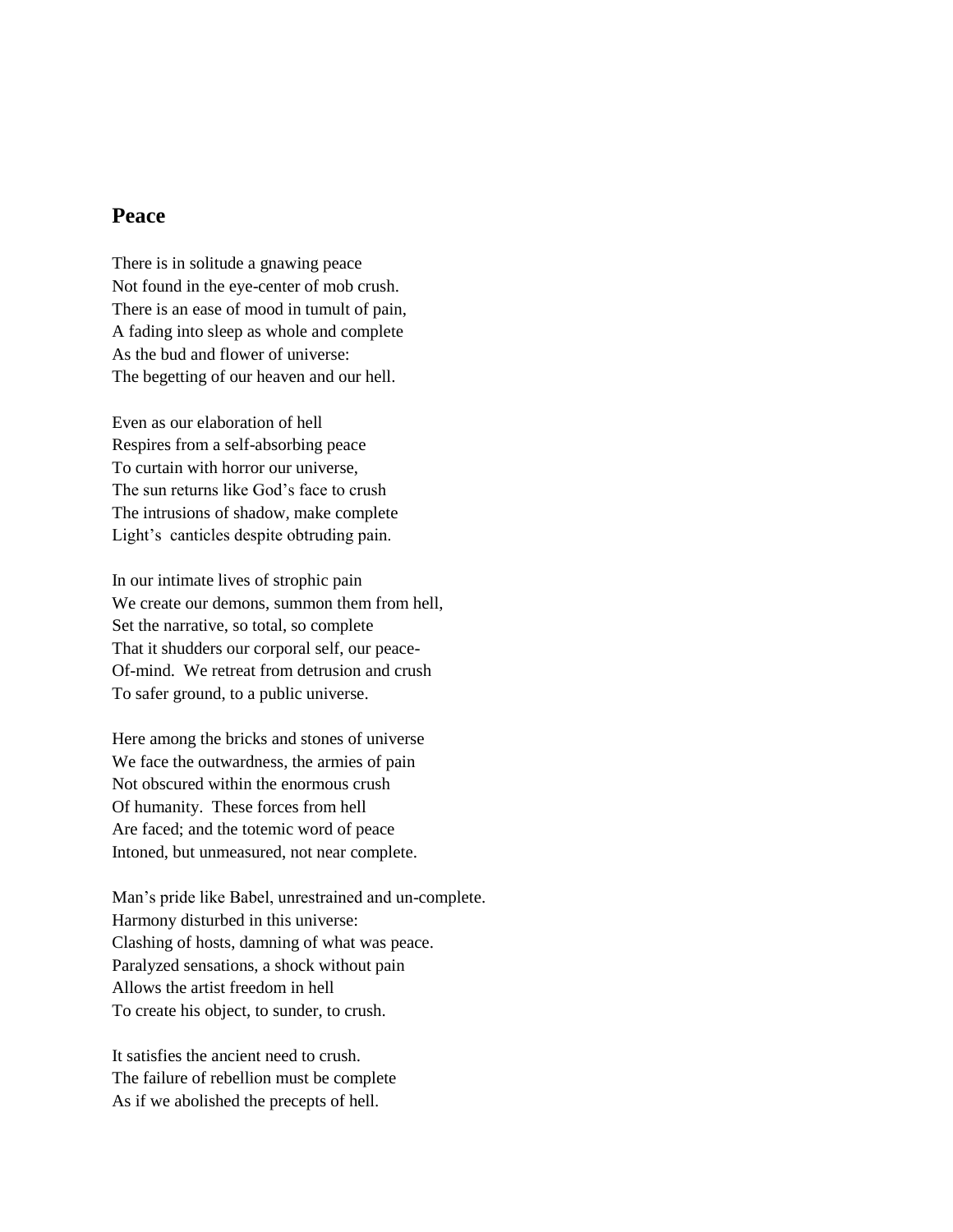From this newer, renovated universe, A haven from pleasure and likely pain. But is this victory a conquest for peace?

In the very core of this universe Beyond the known attributes that define pain, Here in our heart's turmoil, finally— unloosed peace.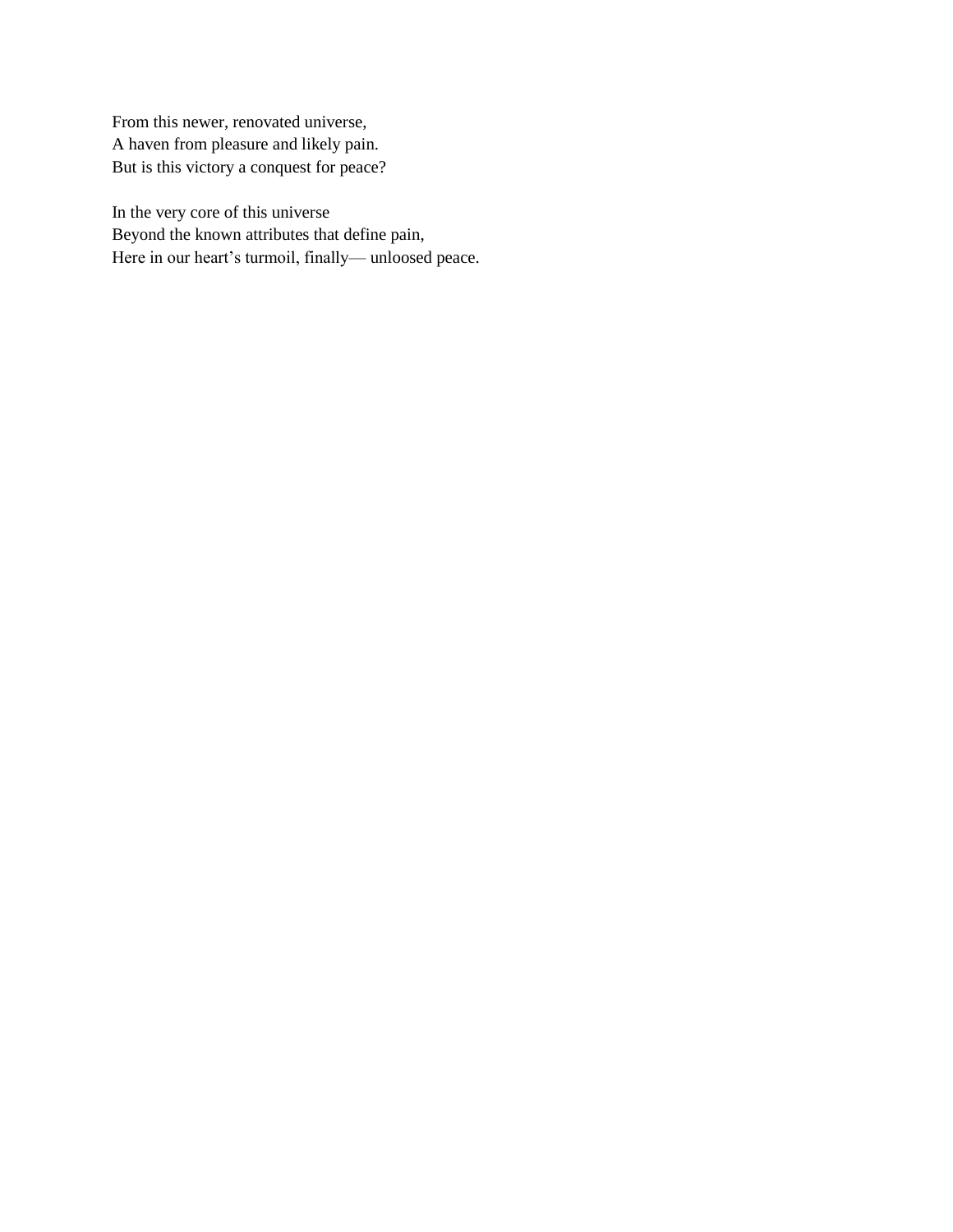# **The Tunnel**

Past the line of opium trucks High in the Hindu Kush Mountains Above the flight of watchful falcons, Here in the birthplace of epochs,

We drove up to a flimsy gate Where two guards demanded papers, signed By some authority aligned With tribe: a signature and a date.

I had a yes, a written okay Of presidential protection. But passage was not for foreign Whims; they blocked the bombed-out thruway.

The radio man wheezed a message To find his Tajic commander, Who, clomping in like a centaur, Demanded his rightful homage.

He came with the construction boss, A Turk, the engineer of record. I'm here, I lied to the warlord, To inspect, then to double-cross

Your tunnel, both up to Mazar And back again in a few days. The job you're doing, I'll appraise Your pay I'll make an urgent matter.

They opened the gate; we drove through. Steno pad in hand, I noted flaws: Enormous potholes, which gave pause— Our auto barely making-do.

In the dark, nods of approval Aimed at us from commander and staff. Now I must say on my behalf: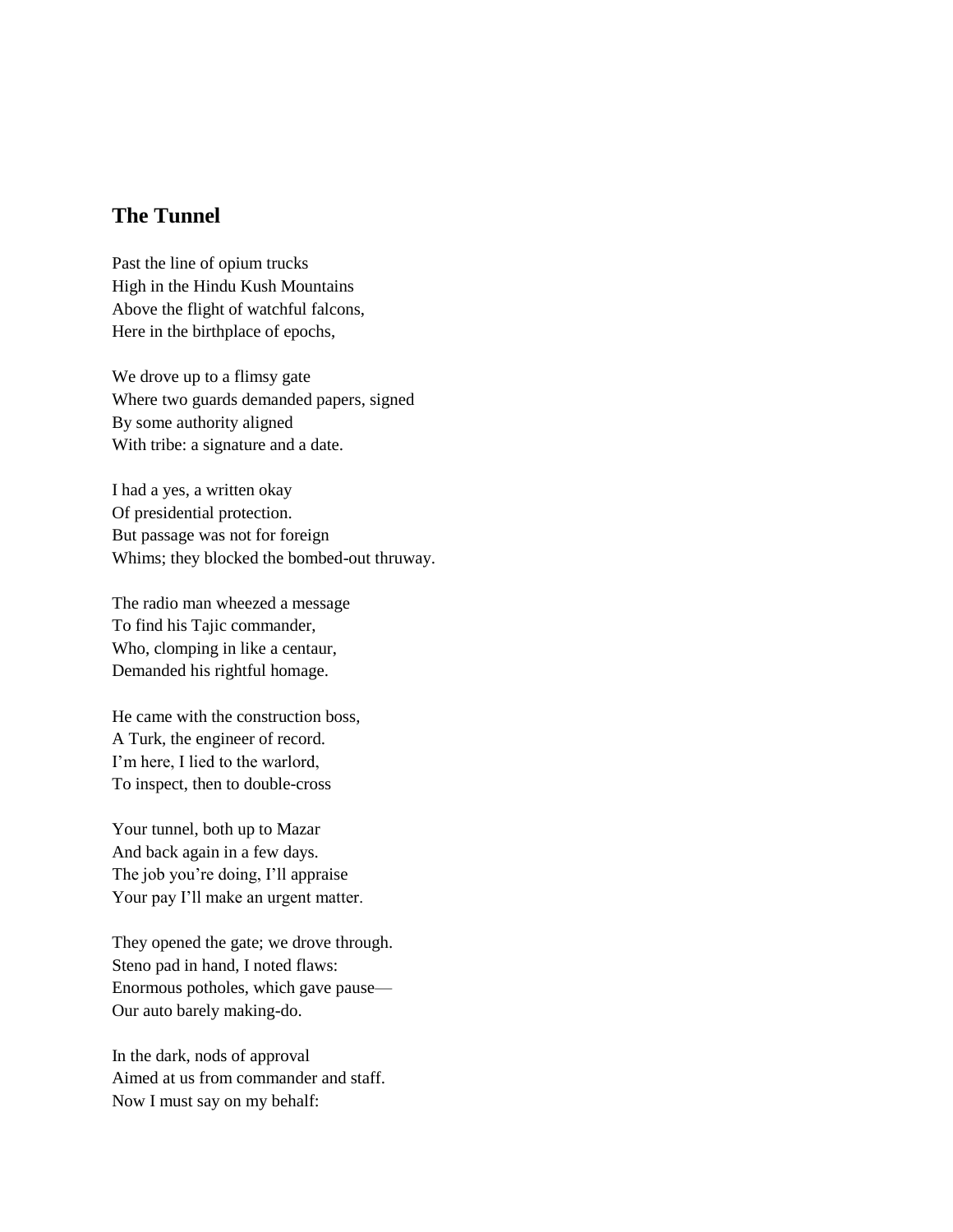This deception was most useful.

Before we had left I was told Get through it, that's bandit country, To go around is foolhardy. In these tall mountains, men are stone-cold

Killers, only the blown tunnel Saved the Russians and even Masood, The hammer unseen and unsubdued, From slaughter, from this set anvil

Of eternal war, where foes collide And after kin, a multiple Of murder. A blinding medal Of light meets us on the other side.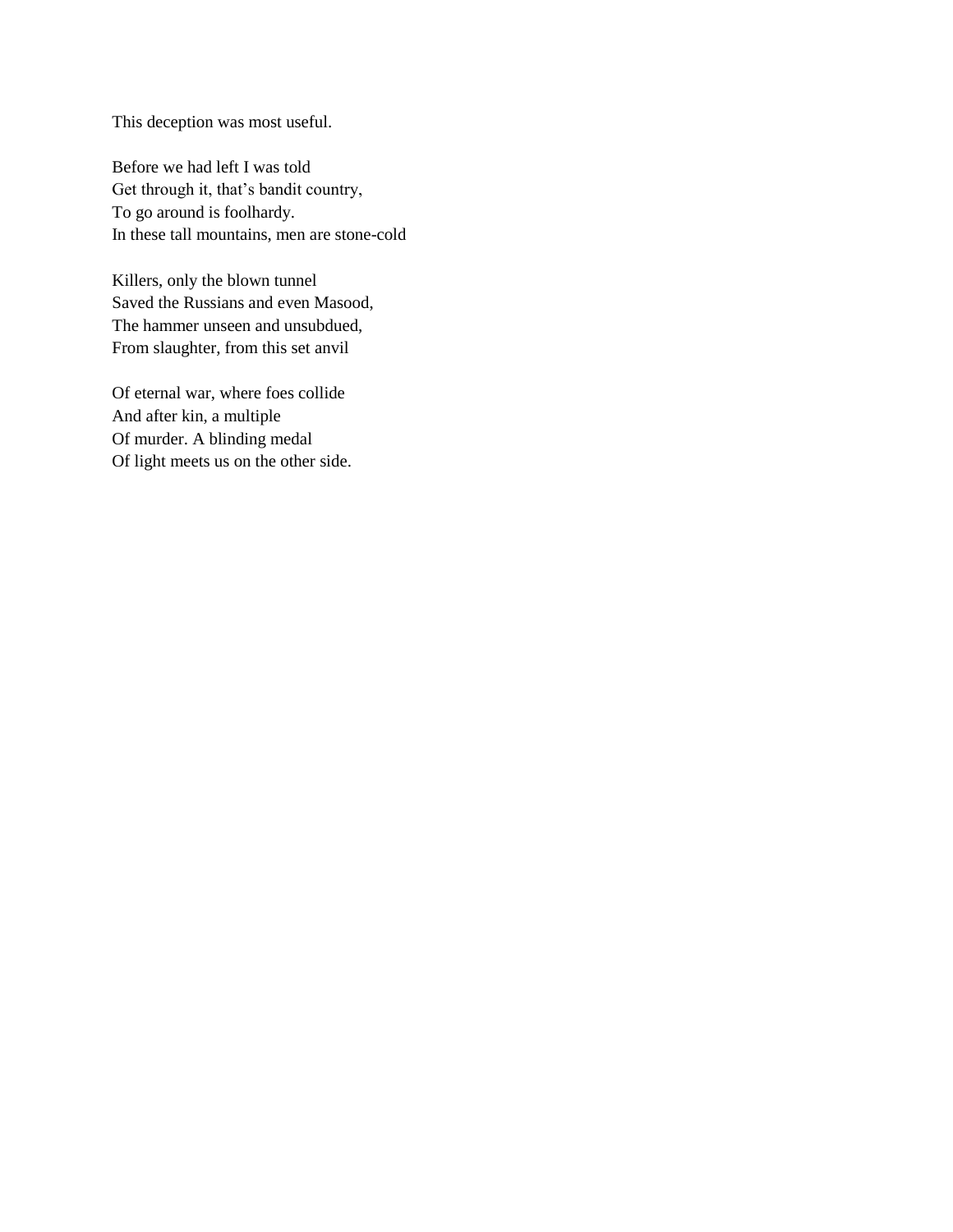# **In This Hotel**

I'll have another ice cold beer. The Glocks pulled out, the braggarts brag; In this hotel there is no fear.

The veiled woman descends the stair, Warily nods, hides her handbag. I'll have another ice cold beer.

Security is here, is here. They question you; they push and drag. In this hotel there is no fear.

We sit and talk, quite unaware Of plot. We laugh: a showman's gag? I'll have another ice cold beer.

These beefy men, they have no care For God, or home, or even flag. In this hotel, there is no fear.

The soldiers come, they warn, they blear They ask us for our ID tag. I'll have another ice cold beer; In this hotel there is no fear.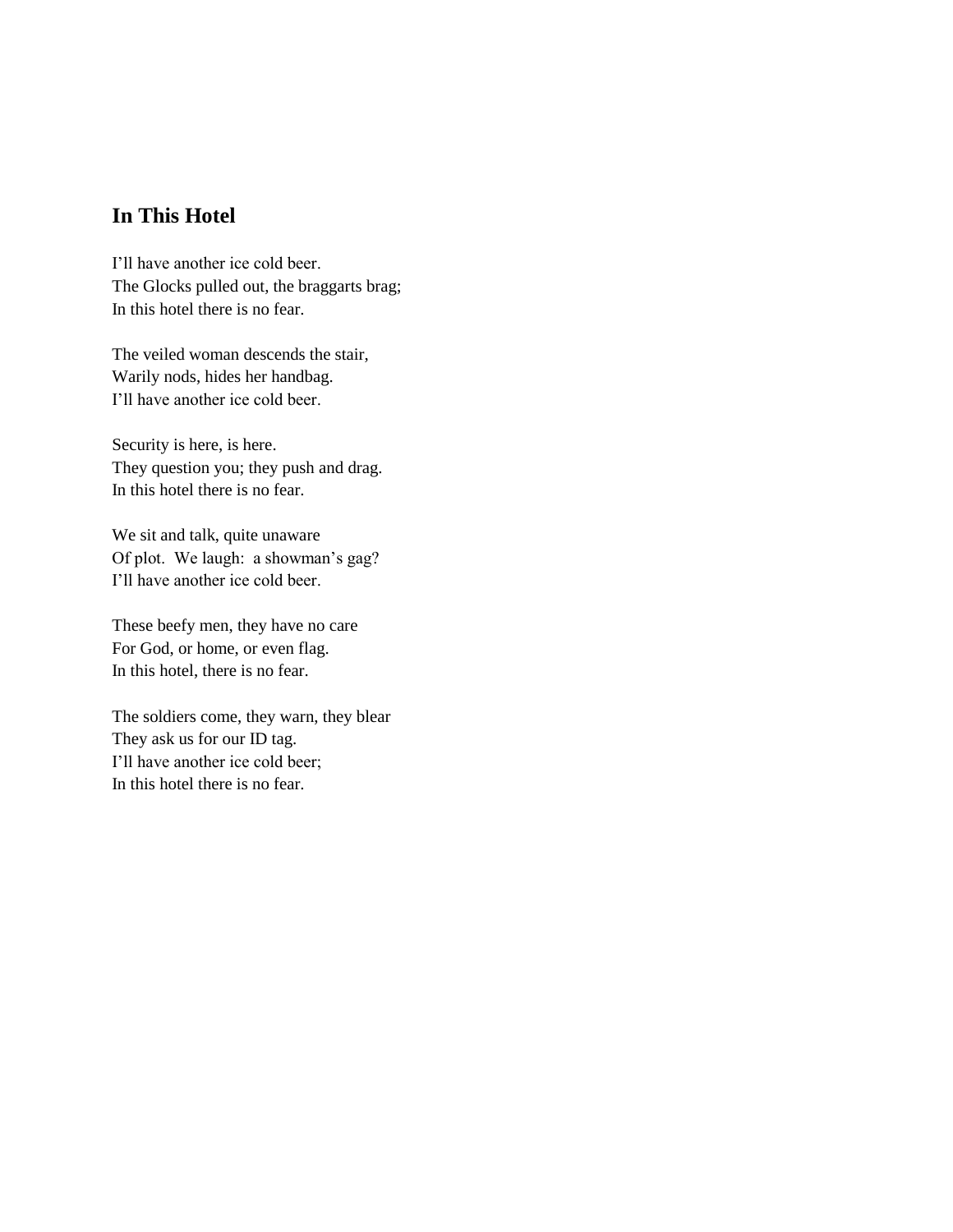## **David P. Miller**

# **As they do each year**

Ascending by escalator, finding the subway station lobby pervaded by unexpected sweetness. Summer flowering trees on the next block bring me up short just this way as they do each year.

Pausing in the shade on this national anniversary, examining their leaves and blossoms, wanting to recall their kind.

On this national anniversary low flying jet fighters smash the quiet to fragments leaving in their wake one more ordinary sweatbox summer afternoon. With two pretty trees as corner ornaments.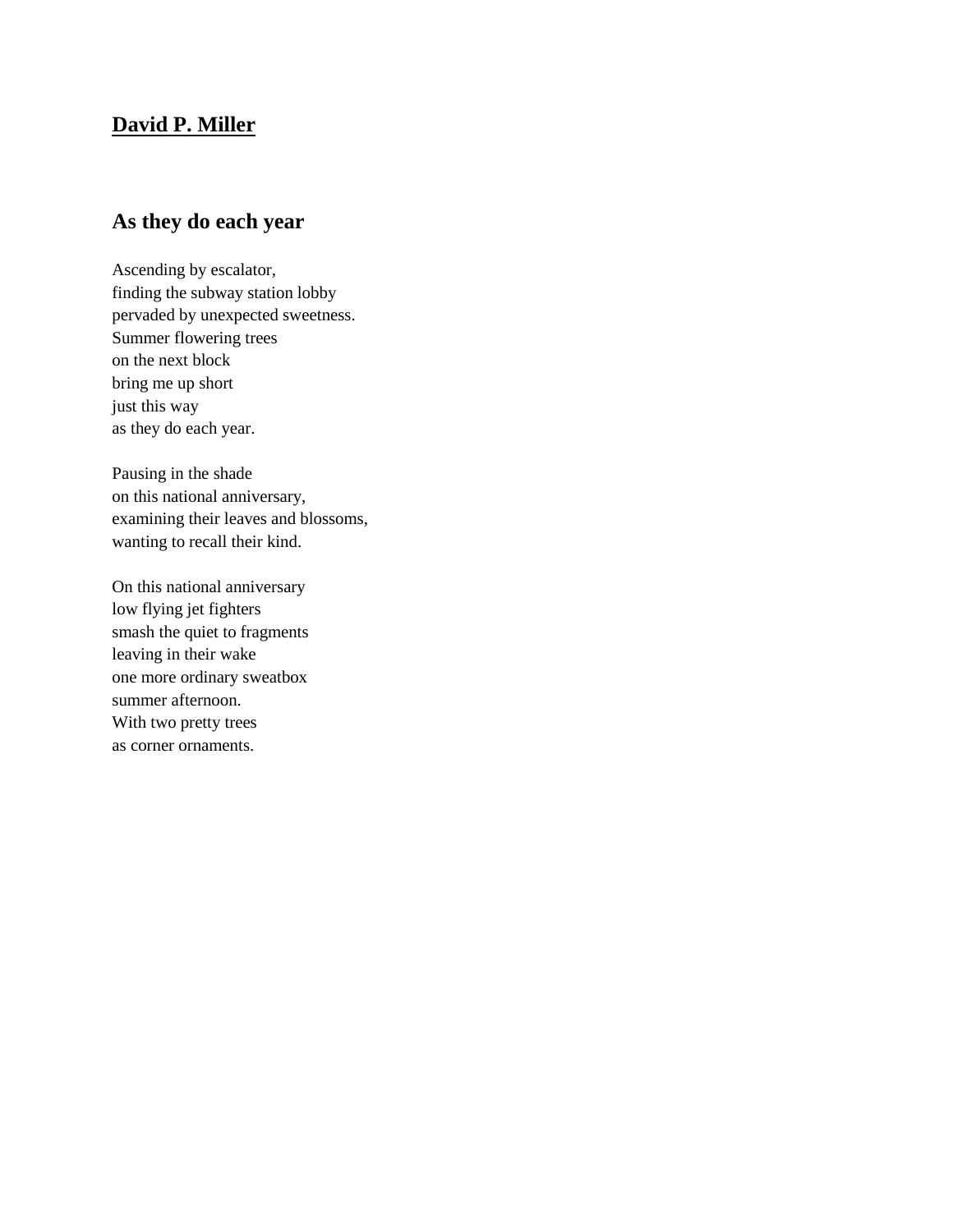# **Scruffs**

He's about my height takes a 36 inch waist 34 sometimes Be sure to get him a belt just in case.

Here's a likely pair sharp-pressed with cuffs darkest on the rack used to belong to someone's dad. No more off-white pants for him, nuh-uh.

We're both just being realistic Bus drivers won't let him on now Dark pants hide the stains As the passersby all look away

Ten dollars with the belt.

George Harrison's voice bursts out from the thrift shop pop mix:

> *Now I've watched you sitting there Seen the passersby all stare Like you have no place to go But there's so much they don't know About Apple Scruffs.*

Tongues of flame disassemble my cranium I'm fifteen years old forgotten synapses fire nonstop my heart is in flood tearing through thirty-eight years of walls and bridges Maybe I'll meet a girl a long-haired brunette with a Swinging London cap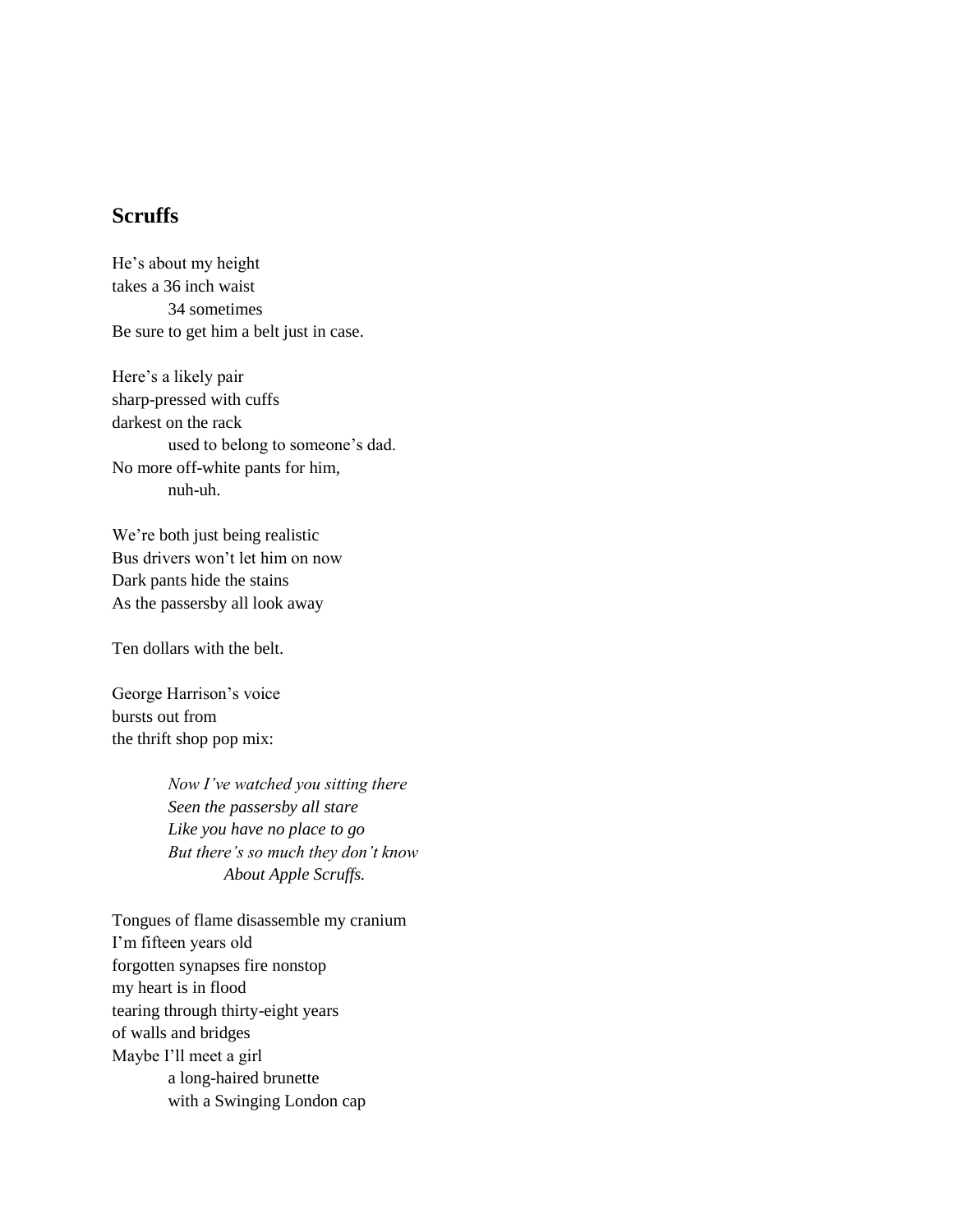who knows this song too –

Pants and belt in a bag in my hand, tracing his usual route between bus stop and subway station. Not there this afternoon No trouble I'll tote it till I find him The same spot the same bench where the passersby all look away not to watch him sitting there like he has no place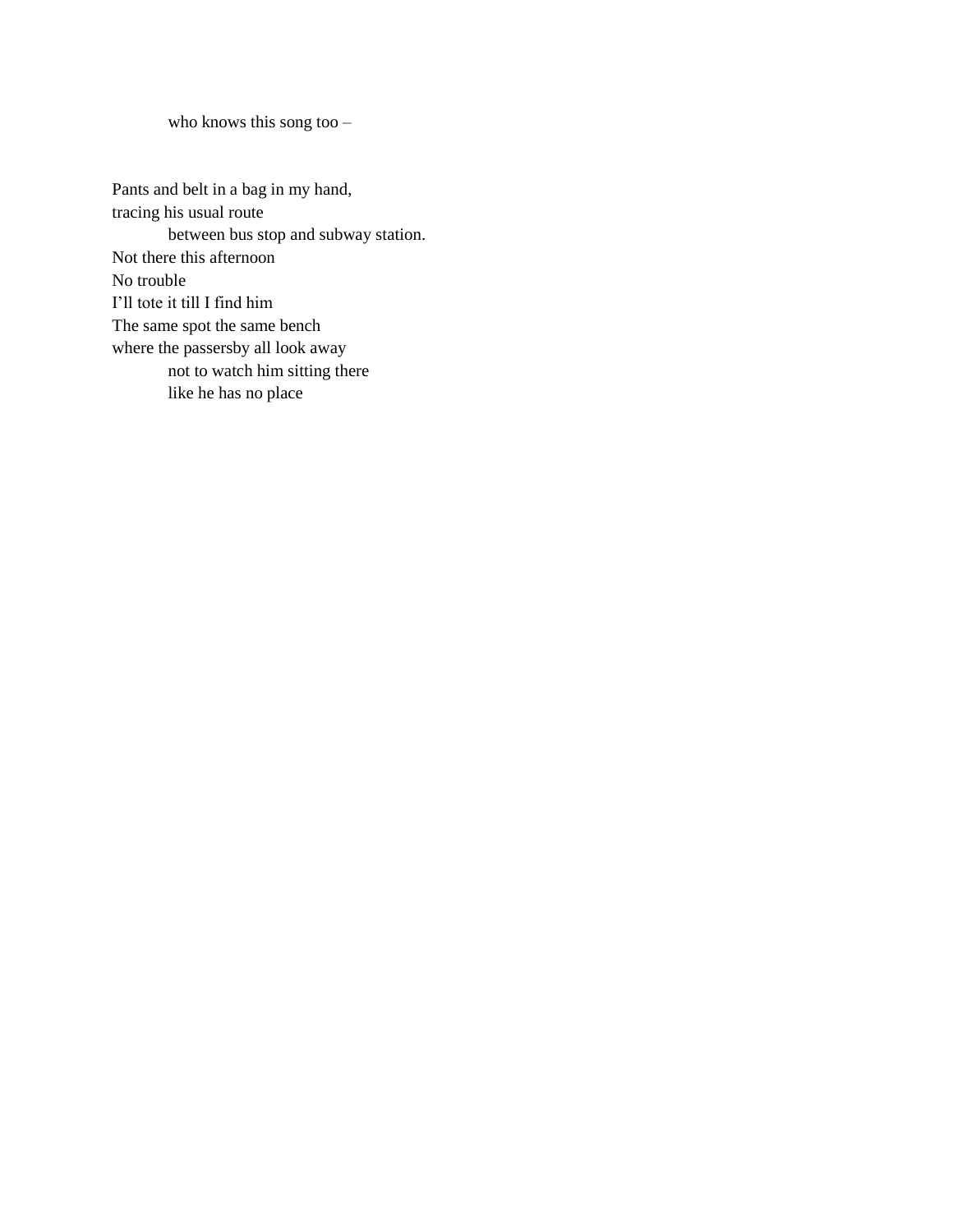## **Torso, Inverted**

Once: a great stone embankment. Heavy masonry shouldering trains to Providence and New York commuter rail traffic from suburbs still green. Homes of shoe-factory and brewery workers backed right against these stones, with German clubs pool hall public library lunch rooms doll factory violin maker's shop street hockey stoop ball and the trains fifteen feet overhead.

Later: wasteland. Two miles of razed buildings shops and homes vanished weeds dirt rubble and an immense dark defaced wall, testimony to a phantom highway: I-95, strangled at birth, still took the neighborhood down.

Now: inverted the ghost embankment lives as its opposite, a deep cut for trains to Washington, subway to downtown.

At parkland's edge through chain link fence odd shrubs reach for sun out over the tracks. Unimpeded thriving on light they thicken, distending diamond gaps plant life twisting metal till pruned or uprooted.

Here: moss-patched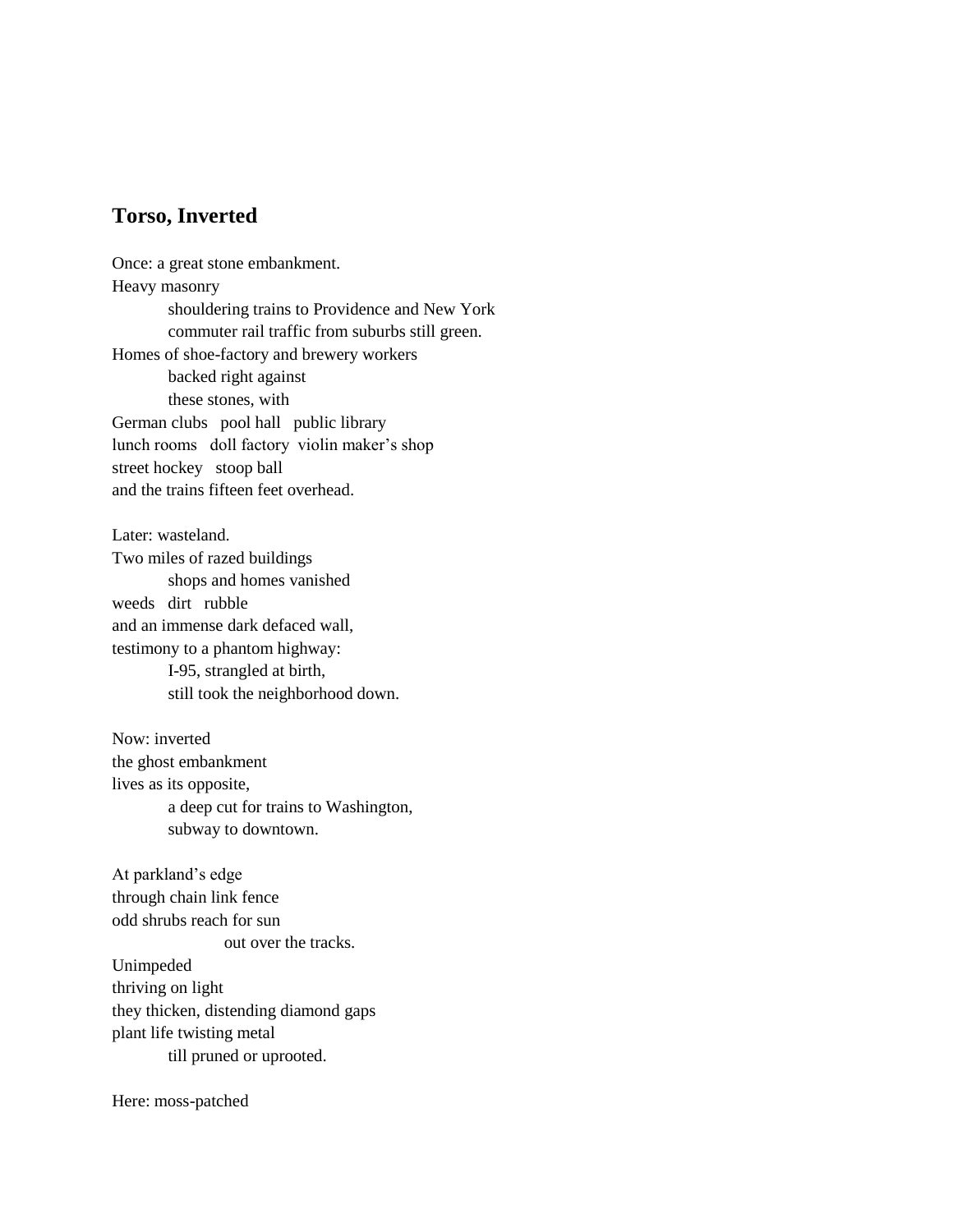skin split and shredded this trunk plunged into earth divides in two as it rises toward the tracks. Limbs amputated still force the fence outward over the orange-blossom trains passing below.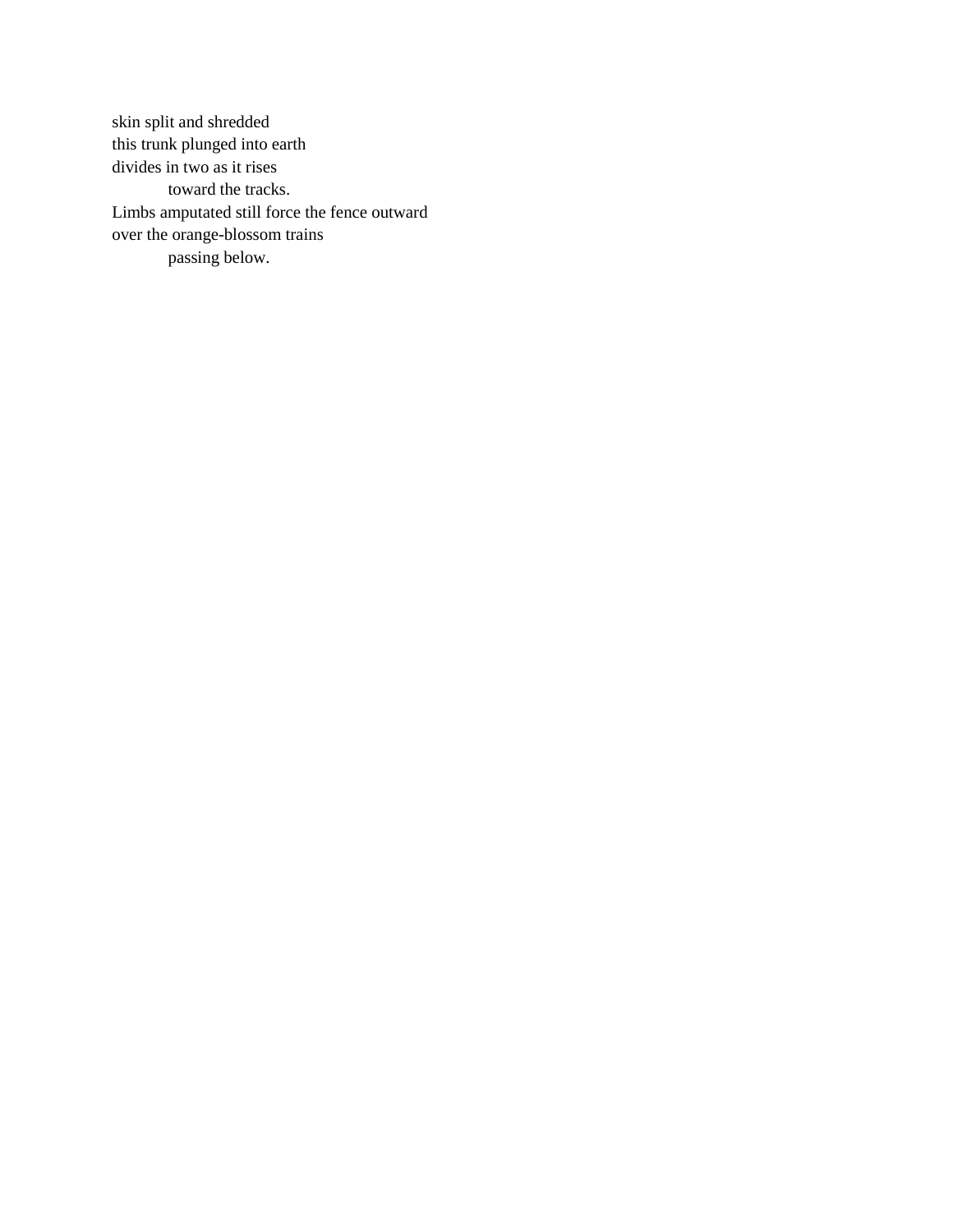# **Treason**

We request that our brave young men and women prepare to face the ultimate sacrifice so that we may honor the ultimate sacrifices made by the brave young men and women before them who assumed the ultimate sacrifice in defense of the memories of the courageous young people who in turn preceded them and who with unmatched bravery faced the ultimate sacrifice to keep us all free.

And so on back. It's turtles all the way down.

To be clear: Ultimate sacrifice does not include lifetimes of mental illness. The latter is sacrificial but not ultimate.

Similarly with both humility and pride we will request that the next generation of brave young men and women defend the honor of the current sacrificing generation as well as the second third tenth and further generations forward a generation being understood to encompass two to three years for as long as it takes until everyone agrees ultimately and forever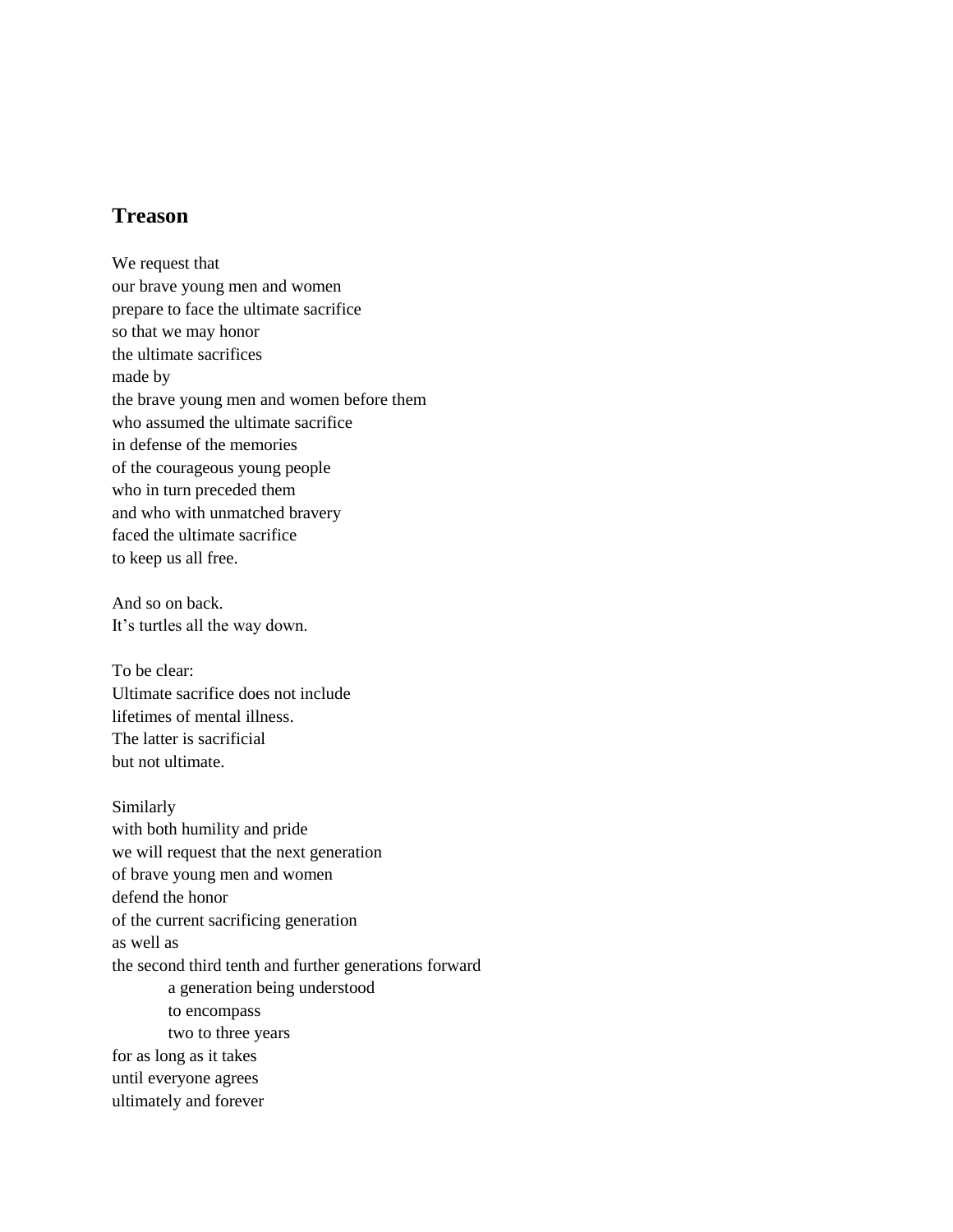that the sacrifices faced by all previous generations of heroic young men and women have kept us free to express our love and gratitude for their sacrifices. Any residue of doubt requires further sacrifice.

This is what keeps us strong. Anything else is treason.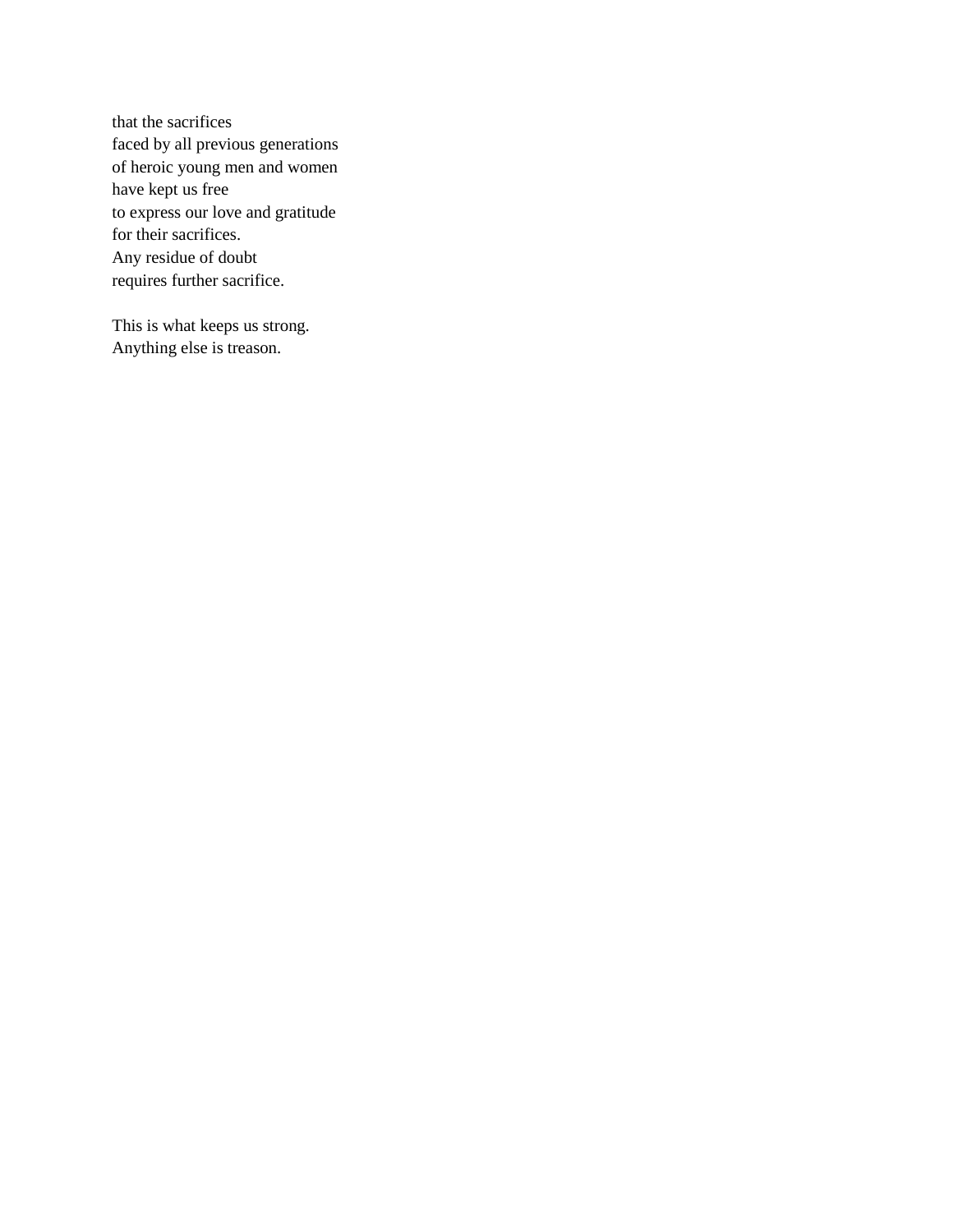#### **April Penn**

#### **What dirt would say**

Sometimes living in apartment towers in cities you forget I'm here. Today you pass a historical burial ground that is under construction near the Boston Common. A pile of me mounds up on either side of the tombstones. Shovels try to wound and scar, but they merely shift and shape. Remember playing with a piece of clay? Remember how you use things outside your body to build heat? I am the outermost and innermost womb. You spread seed over me. Poison me with insecticide. Stumbling drunk, slurring my speech like a slippery mud hill, you dig and dig trying to find some part of me you don't already own. Your drill breaks over rocky selves. You are lost inside yourself, aren't you now? Gather up a fist full of me, then let go. What do you feel? Grass anchors in my body like the hair in your scalp. I want you to know me like you do your hair, each morning, feel I have a new composition, dry, fluid, cracked, wind swept. Growing longer with strands of death and rebirth, I may not always run smoothly in your comb. Your head may burn and ache as you try to untangle the mess. Relax, you can't be separated from me, only loosened. You go and come back, go and come back. You can choose to ignore wherever I am, but one day I will be everything you have become and we will quake together beneath the sleep of days.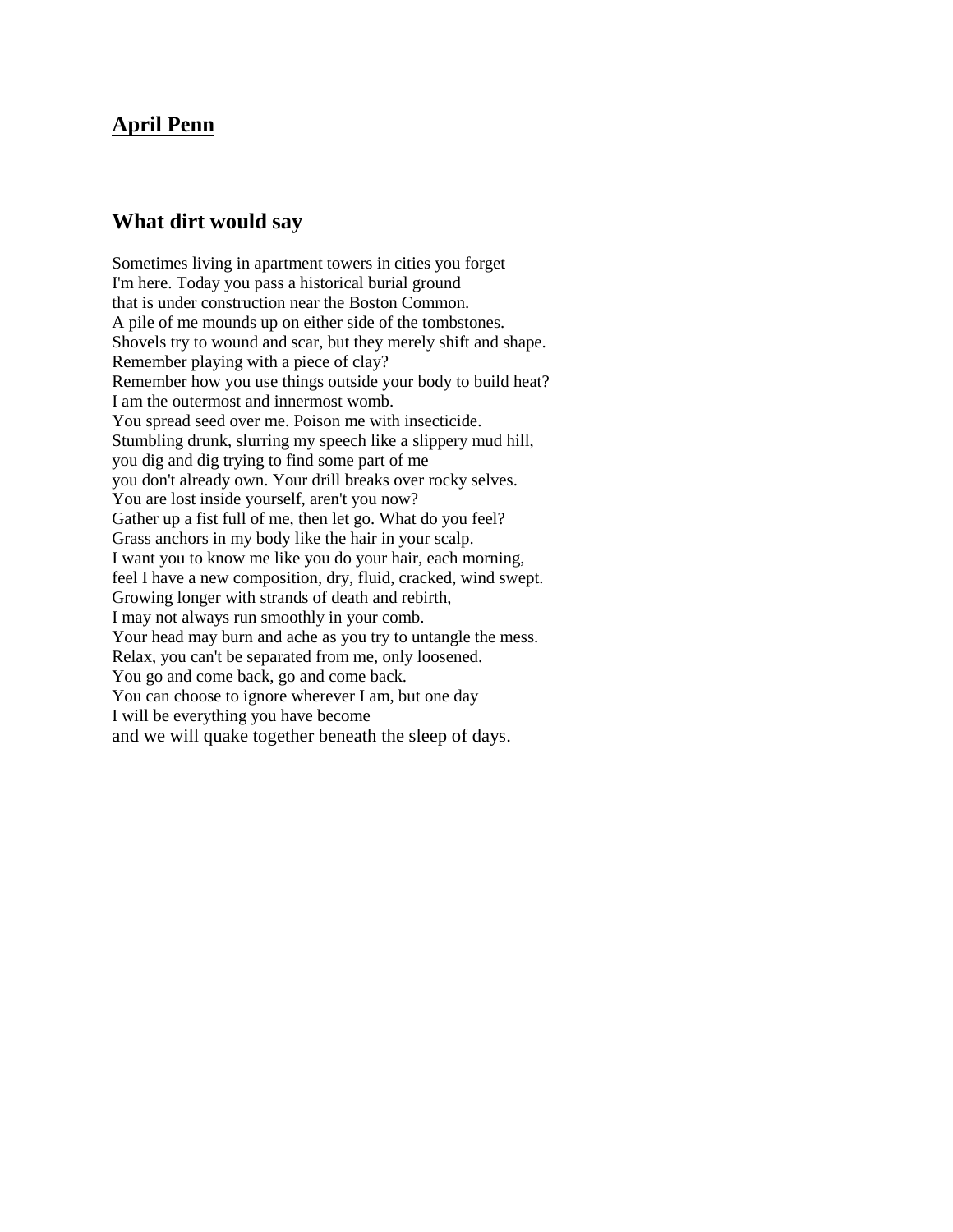#### **I'm from...**

I'm from Walmart killing the downtown shoeshine business where the railroad once carved all the main roads.

I'm from wrought iron balconies on big, white mansions and neighbors who can't afford houses with porches, so they sit out on their lawn chairs instead.

I'm from Shoot Off Whatever Damn Fire Crackers You Have on the 4th of July.

I'm from This is Not a Celebration of Our Nation. It's a booming revolt.

I'm from Marxism, Atheism. A small Christian town where a local college provides the biggest diversity. I'm from a Ryder truck.

I'm from the endless stretch of roads through dusty little towns and shimmering green fields.

I'm from a Midwestern family that forgets their immigrant cultures.

I'm from No, We Don't Want to be the Anti-Culture.

I'm from the Theatre of the Mind.

I'm from briefcases I lose the combination to.

I'm from the old woman who lived in a shoe.

I'm from shoe shine.

I'm from shiny beaches at Waveland that have now been decimated by natural and manmade disaster.

I'm from the airport, molecules of noise resounding as another blue and orange Southwest plane takes off.

I'm from endless years of wars abroad and budget cuts at home.

I'm from the droning of a vague electrical purpose that tries to silence us.

I'm from florescent light in place of sun.

I'm from broken sidewalk, armpits of wood littered with expired batteries, underpasses where pigeons go to die.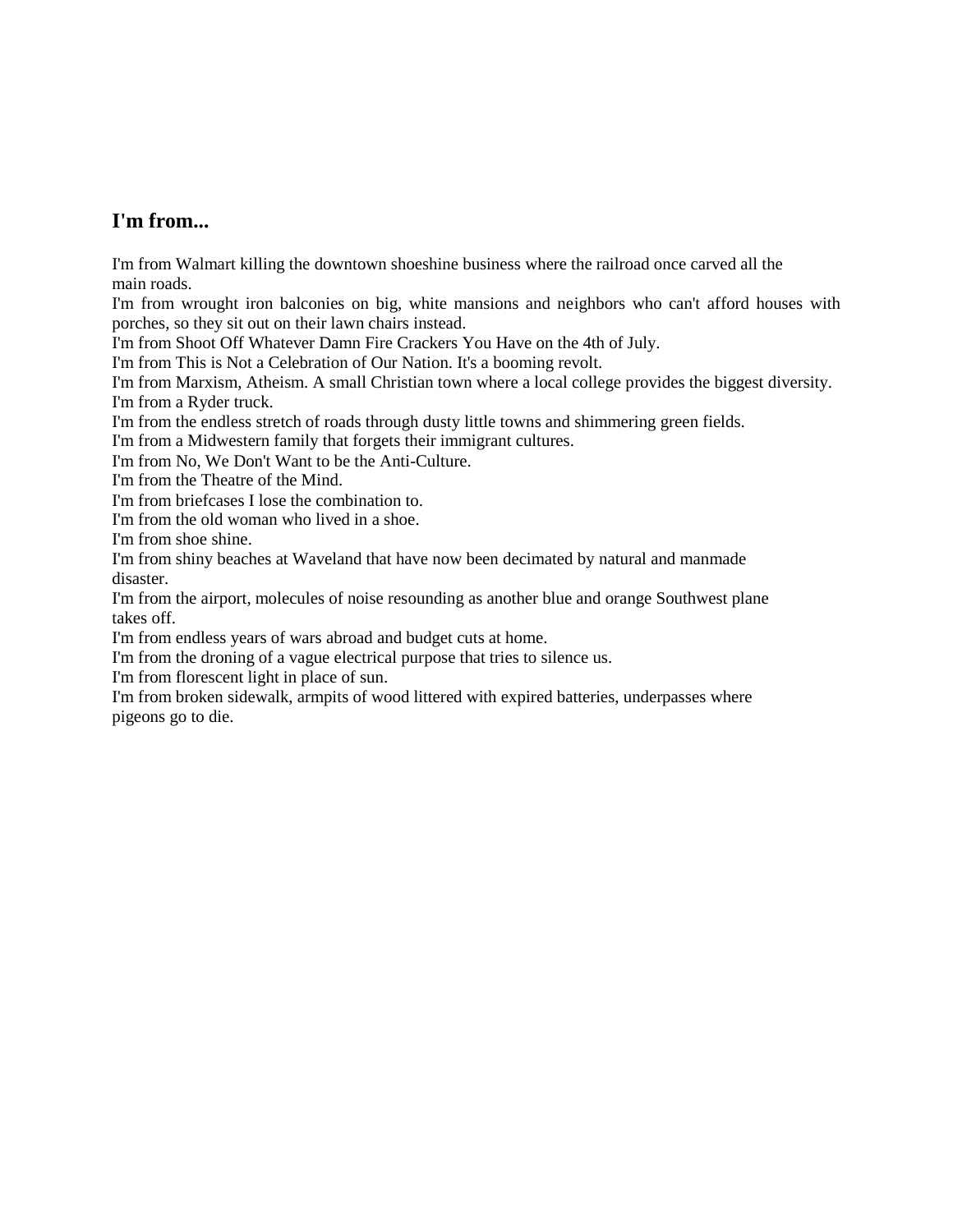## **Julia Grace Vogel**

# **Beside You (Fantasy Version)**

May come true your fondest wishes. May you fulfill your fondest dreams. Please be happy and ambitious, No matter how the world seems! Through every single passing year, Though shalt not, shed one single tear, For, I will be there right beside you, To give you strength and to guide you!

# **Beside You (Realistic Version)**

May come true your fondest wishes. May you fulfill your fondest dreams. Please be happy and ambitious, No matter how the world seems! Through every single passing year, If though shall shed… one single tear, I will be there right beside you, To give you strength and to guide you!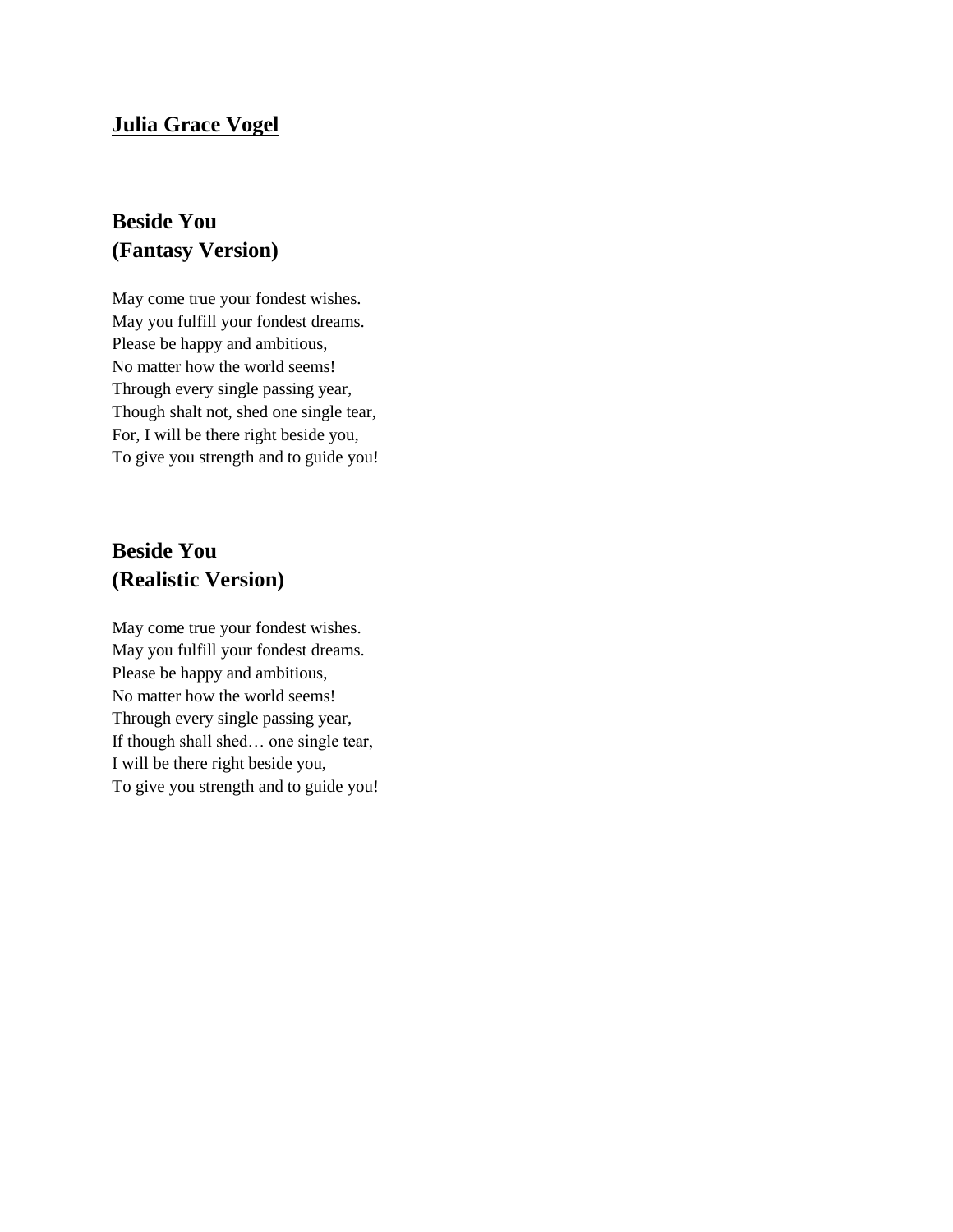# **Get Along**

I'm so sick of animosity, Population growth of the hypocrisy, In our pathetic screwed up democracy. What the hell happened to society? Don't get me wrong. I'm not a communist. Their system's way more messed up then ours is. Why can't we just get along? We need to analyze, contemplate, compromise to fix the situation. Not just kick back and let it end in oblivion. Please, we need to get along! We need to release the bad thoughts with sugar and spice. If you don't do these things then we're gonna pay the price. Please don't do one thing and say another. Can't you see we're just torturing each other? If not when will we discover, How to get along?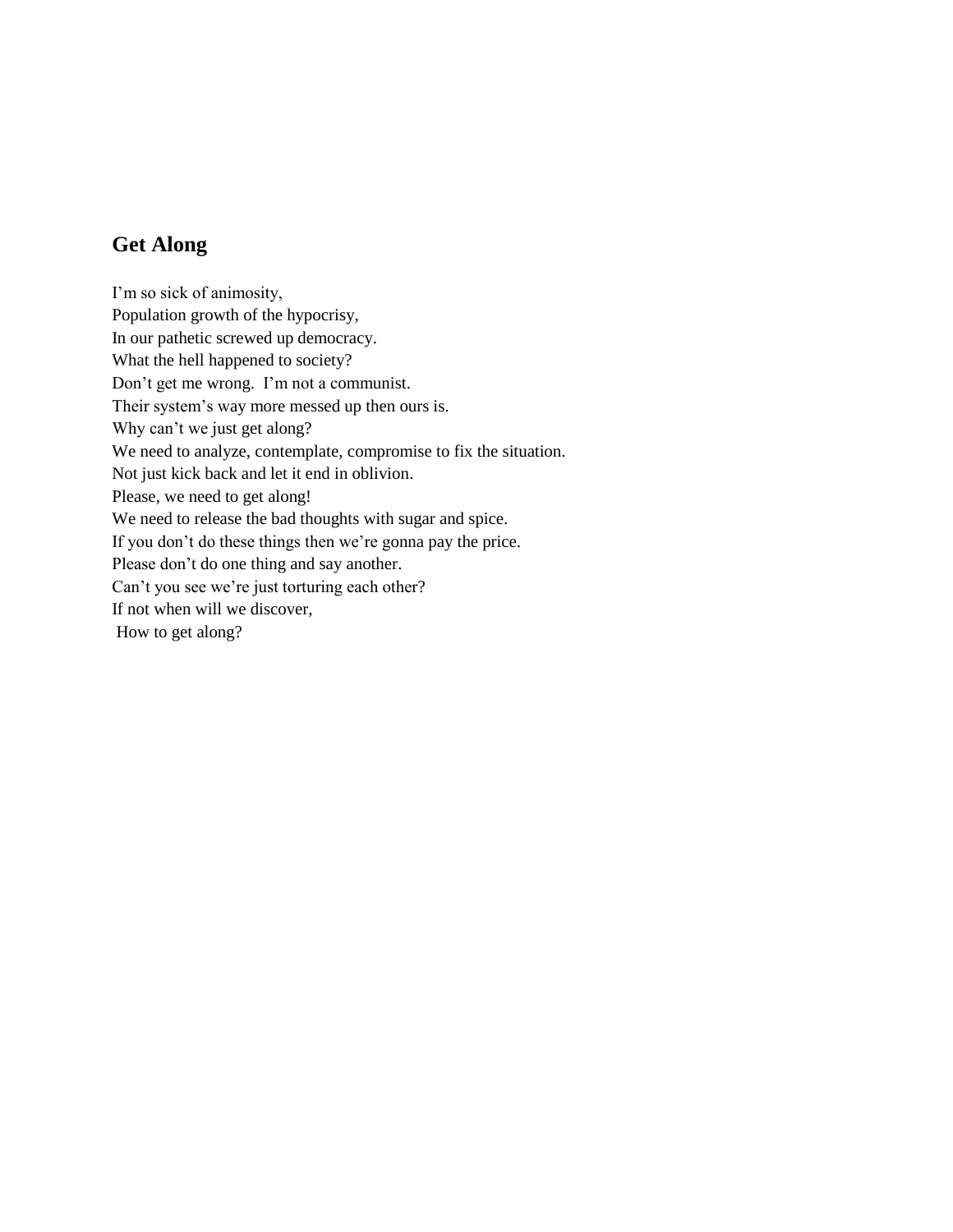# **United We Stand Divided We Fall**

We used to be a wonderful nation, Full of tons of moralistic respect and tons of compassion, But now it seems like most of us only care about the green dead presidents in our pockets. Now we've become just more like a petty greed station. You'll see it in the news the papers and even on television. And if you think about it you may understand why, The old fashioned folk, Better appreciate the old days in age. Too much competition is what's making crime rise…, Because the people on the bottom, Hardly get enough of what they deserve…, Which makes them angry… to eventually snap, because of their rage. Why can't we stick together more, And help each other out more… to become a better nation. And remember the words that made this nation. "Together we stand and divided we fall!" Tell me why we can't become more like the nation we used to be? It may have been less high tech, But at least half of us weren't screaming, "All for one and one for all!",

While racing neck and neck!